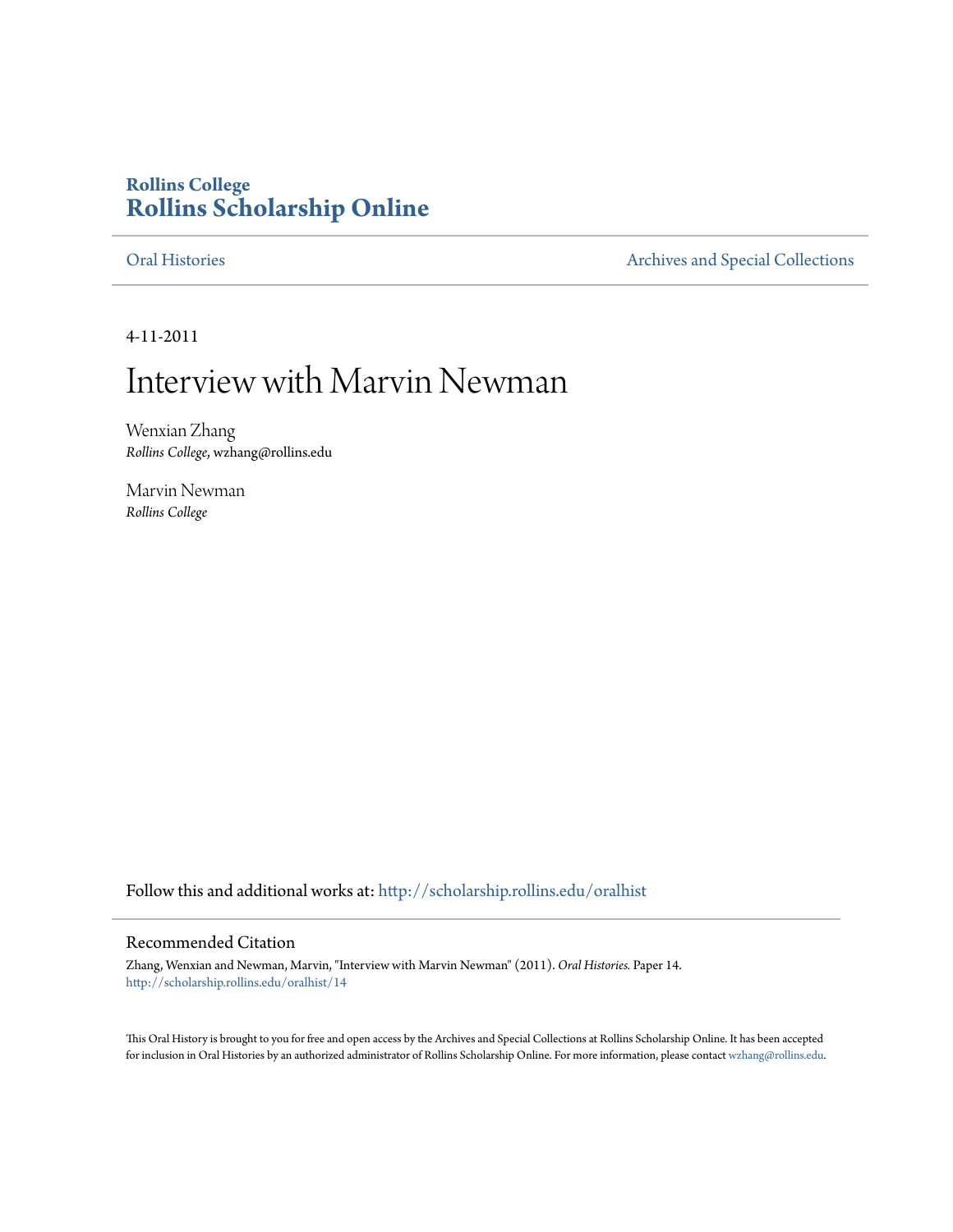# Interview with Marvin Newman Monday, April  $11^{th}$ , 2011

Wenxian Zhang, Marvin Newman

WZ: Good morning.

MN: Good morning.

WZ: Today is Monday April 11<sup>th</sup>, 2011. My name is Wenxian Zhang, Head of Archives and Special Collections. Today I am going to interview Professor Marvin Newman. Which department are you in?

MN: I'm in the Department of Communication.

WZ: Great. I understand most people, they come from different places; I do not encounter a lot of native Floridians. Do tell us what's your background? Where do you come from?

MN: Well, I was born in Chicago, and I was raised much of my life in Chicago, but a lot of my life in South Florida. So I kind of went to elementary school and junior high school in both Chicago some of the time and South Florida other times; high school in Chicago. And then I went on to university at Northwestern University, where I did my undergraduate work and I obtained my law degree.

WZ: Is your father also in the legal profession?

MN: My father was a lawyer, yes. And he practiced in Chicago, but the reason for our going to Florida for some of the time—you see, in his later years he had emphysema, and so he needed the warm climate in the winter, so I would spend one semester of my elementary school and junior high school learning in public schools in both Chicago and South Florida.

WZ: So how's your father's impact on you to get into a legal career?

MN: My father's impact on me was great—not so much because he was a lawyer. And he never *really* ever told me what I should do, but I shadowed him a lot of the time. He was a trial lawyer, and I loved to watch him in trial. He was a great orator. And I saw him do so many wonderful things for people. And so many times some people couldn't pay him and he would tell them that that's okay. And I'd watch them bring things from their gardens that they had grown for him because he did some of his legal work in nearby Michigan as well, so he kind of did a little bit in both places. And he'd help the farm people and they would bring him corn, and cucumbers, and peaches, and so forth during the summer months. And somehow when I'd see the glee these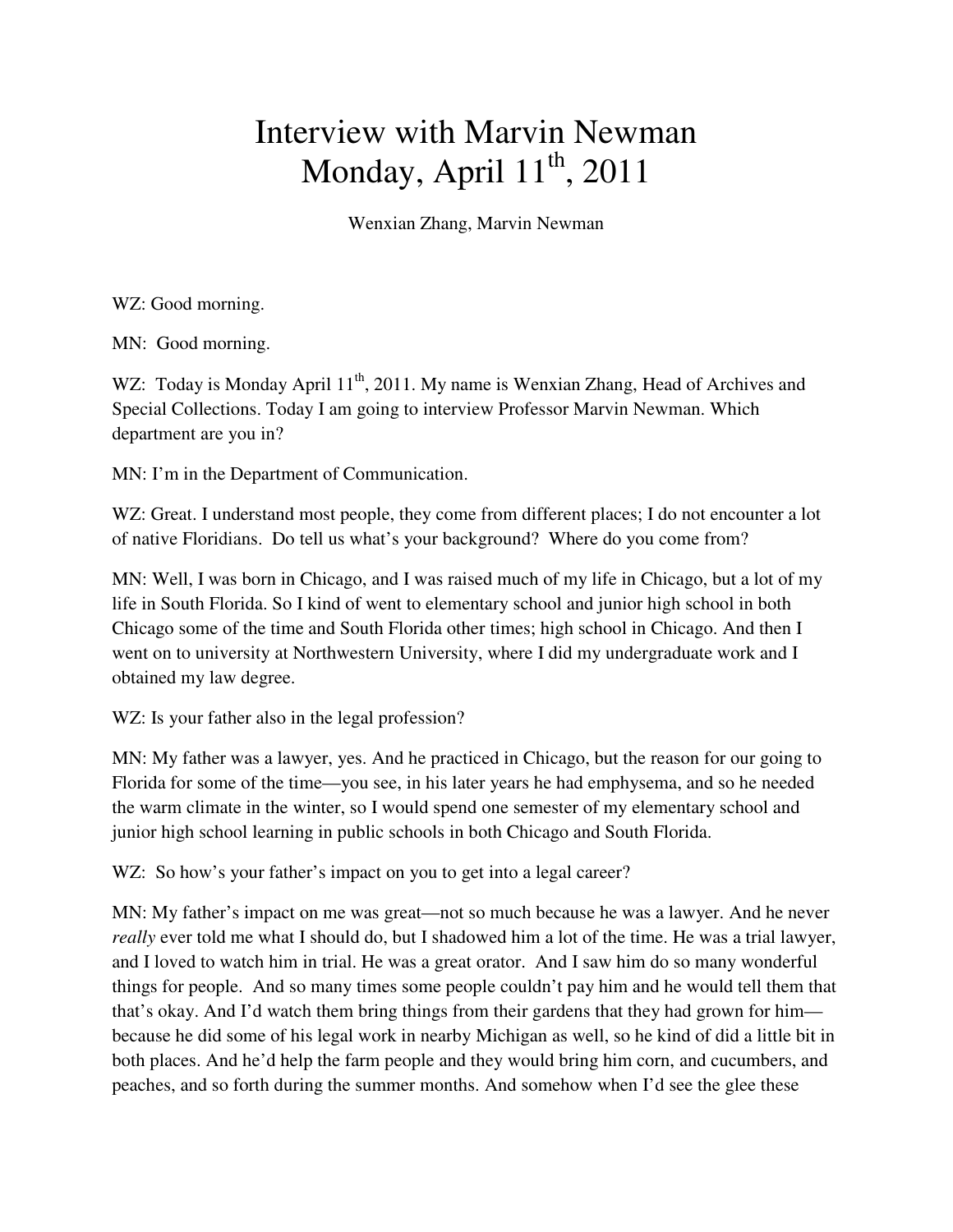people had and the things that he did for them—preventing them from being evicted from their farms and their homes—I thought, you know, "That's something I'd really like to do." But also, he taught me a lot about being poor, and that that doesn't stop you from doing good things.

He was born in Philadelphia, the youngest of four children. When he was 18, he hitchhiked to Chicago, because he was admitted to law school in Chicago, and he was able to go to law school at night and work during the day and support his mother and sisters in Philadelphia. And he worked his way up and into the profession, but never forgot people who weren't as fortunate as he. So yes, he had a great influence on me, and *mayb*e that's what made me go into law, but I'm not sure.

WZ: So tell me about growing up in Chicago and South Florida and your college years in Northwest.

MN: Growing up in Chicago and in South Florida were very rewarding. In those days when I was in elementary school, the average class size was 48 students. There were 48 seats in every classroom in Chicago elementary schools, and they were always filled every semester. One teacher took care of all of us. And almost every teacher I had, both in Chicago and most especially in South Florida, were very dedicated, outstanding, excellent teachers. I spent many a day after school, and I couldn't go home—none of us could if we didn't know the tables perfectly—multiplication tables. We learned poetry and to appreciate the great poets even in the sixth grade, as young as that. We learned grammar. Grammar—most of my teachers were perfectionists in grammar. We worked hard, they worked hard, and there was a great harmony between home and school. And the emphasis that I had—and I think most of the people I knew had, in both Chicago and South Florida—the attitude of our parents were that the "teacher's always right." So it was a rare time when we were punished for something we did wrong, where the parents came in and took the teacher's side. So we learned discipline. We learned that learning is necessary and can be fun and earnest.

At Northwestern University I had a wonderful time. In my undergraduate years, I majored in psychology. I had great teachers, great professors. And what I liked was that rarely were there large lecture halls. We did have large lectures in our first year, and then they broke us down into smaller sections with individual teachers in our area of expertise. For example, German might have 50 of us in the class, but twice a week 10 of us would be in a class with another German instructor learning from them. That was good, that was good. I belonged to a fraternity. It was good for me, because it got me very busy into athletics and improved my social life for me, so that I wasn't always studying.

When I graduated from elementary school, in those days they had a valedictorian of the class, and I *was* the valedictorian of the class. I think because I worked really hard and took it so seriously. And in high school I was the valedictorian of the class with the highest GPA, but for many of the same reasons.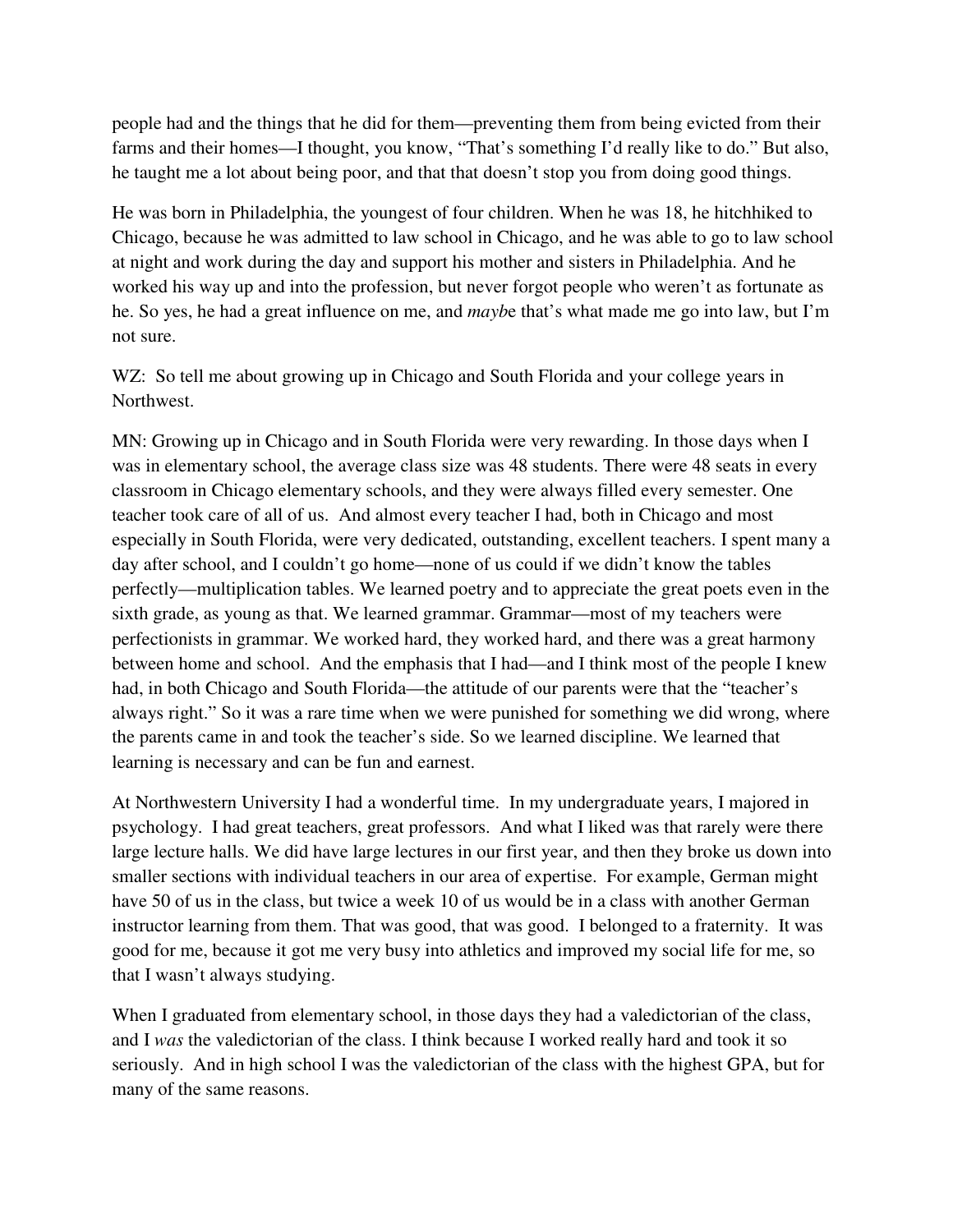I have two lifelong friends that I grew up with since kindergarten in Chicago. They are still my friends, and they and I are married to our respective wives for more than 50 years. We keep close friendship, close contact.

The years at Northwestern Law School were wonderful. I was told that law school is so rigorous, and you never can find the end to what you should be studying, because nobody, no professor ever says, "Read page X to page Y," and then you could feel comfortable knowing if you mastered that, well you've done your assignment; you'll pass the exam. We were given exams in most of our courses at the end of a whole year of study, and the professor never knew the name of the person whose paper she or he was grading—I should say just "he," 'cause we had no female professors in those days. So a lot rode on every exam you wrote. We didn't have many papers to write, except in the legal research course, but I liked that, because that's my pace of working. I could go ahead, and I could review on my own.

I worked very hard, but I found law school more exciting, more interesting, more intriguing than I did my undergraduate studies. I just loved to pursue the law, to read cases, to read law review after law review, and even wrote several law review articles during my years at Northwestern. So I can say—and I advise my present students whom I'm advising now, as a prelaw advisor here at Rollins—so many of them say to me, "I'm scared. I'm going to law school, but I'm scared; I heard it's so hard." And I told them that my professors always told me that the law is a jealous mistress. And you learn that you do have to study all the time. And I studied a lot, but I loved it, and I tell my students that if you really are dedicated to wanting this profession, *you will love this study*. And I do get emails and phone calls and sometimes visits from past students who say, "You were right. I worked hard, but I really enjoyed it. It was the best of my studies." So I graduated from Northwestern Law School second in my class and then went on to the practice of law.

WZ: You were also a member of PBK right, at Northwestern University—Phi Beta Kappa Honor Society?

MN: No, I was not a member of Phi Beta Kappa, because in order to be Phi Beta Kappa, you had to be in Arts and Sciences, and I was not in the College of Arts and Sciences. And because I had a dual major in psychology and business, and so I was really based in what was then the School of Commerce. And so I couldn't qualify for Phi Beta Kappa. I did for the business honorary society, but not Phi Beta Kappa.

WZ: I see. Okay. So you graduated in 1957?

MN: I graduated from Northwestern in 1956. I completed my four years in three years, and then I entered Northwestern Law School in 1956 and graduated from Northwestern Law School in June of 1959.

WZ: Okay. And then you started practicing law?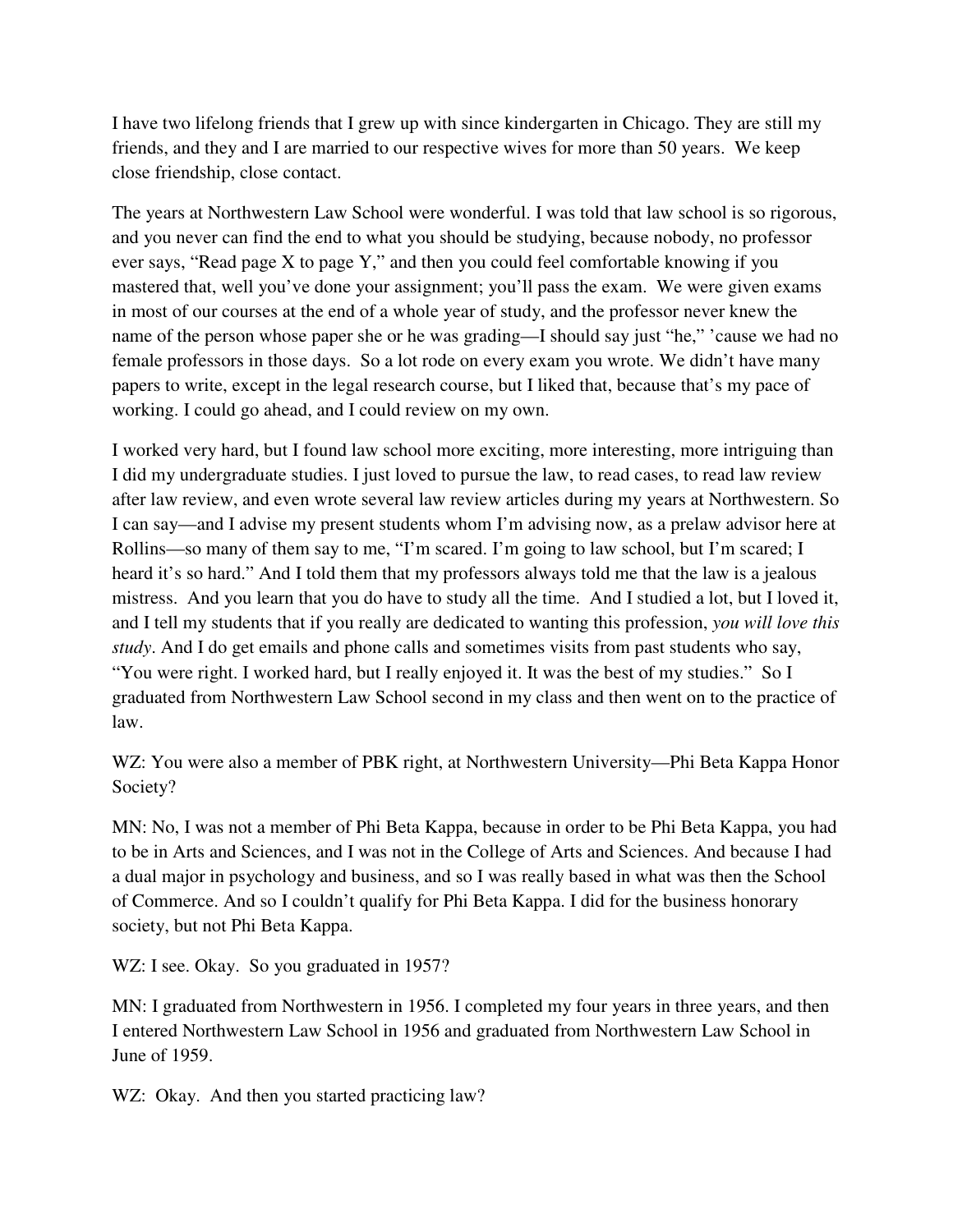MN: Yes. In my last year in law school, I met my present wife, who was in her last year of study at the University of Illinois. I saw her in a restaurant—never had seen her before, to the best of my knowledge—thought she was very attractive, and found out who she was and contacted her. We dated; we had four dates, and then I gave her my fraternity pin; and three dates later, I gave her an engagement ring. And I told her at the time that the plan was that I was going to move to Florida to practice, because my family had all moved here by that time: my parents, in Miami; my brother, in Orlando; my sister, in Ft. Lauderdale; and because I thought Florida was a better climate in which to raise a family. We decided that, right there at our engagement, that Orlando would be the place to go, because it was small and a better place to raise children than would be the tourist area of Miami Beach. And so, after we were married, and since my wife had one more year of school, we stayed in Chicago, and I worked for a large law firm for nine months actually, 12 months, now that I think about it. And she finished school and delivered our first child.

And so when our first child was but two weeks old, off we drove in a little Chevrolet convertible from Chicago to Orlando, where neither of us had never been before, and established residence here. And I went through the Yellow Pages of the phone book in Orlando, which was very, very thin in those days, and called law firms and said, "Do you need a lawyer?" And I finally got to one, and they said, "Well, yes. Do you have trial experience?" Well, I did have some, but I kind of thought they meant *real* trial experience—like defending criminals or corporate antitrust or something, and mine were mainly small traffic kind of things in Chicago—but I said yes. And they said, "Well, come down," and then I did. They hired me, and I spent 16 months with that firm. I became a partner after a year, because there were two partners who ran the firm, and one of them unfortunately was killed in a plane crash as he was flying from Orlando to Tallahassee to argue a case before the Supreme Court. So here I was as a pretty young man, a partner in a law firm, and burdens were very heavy and trying some pretty hefty cases.

And I remember at the time, my first trial case was representing a young man who was charged with forgery—and he really didn't do it, I'm sure of that. I had a pretty strong case, pretty good defense; but I remember he said to me—and this was my first jury trial and it was in Orlando and I remember he said to me just before the trial started, "I'm so nervous." And I didn't want to tell him, "You think *you're* nervous—you're my first case! You have no idea how my knees are shaking."

I eventually went out on my own; I started my own law firm and built it slowly and enjoyed practicing—mainly trial law, trial cases; but suddenly got involved in representing people who were claiming certain patients' rights in hospitals. And that I think was the emergence of that kind of idea that patients had certain rights. And so I was representing them, and then soon asked by hospitals to represent the hospitals, so I mainly was filtering into the healthcare industry kind of litigation and counseling.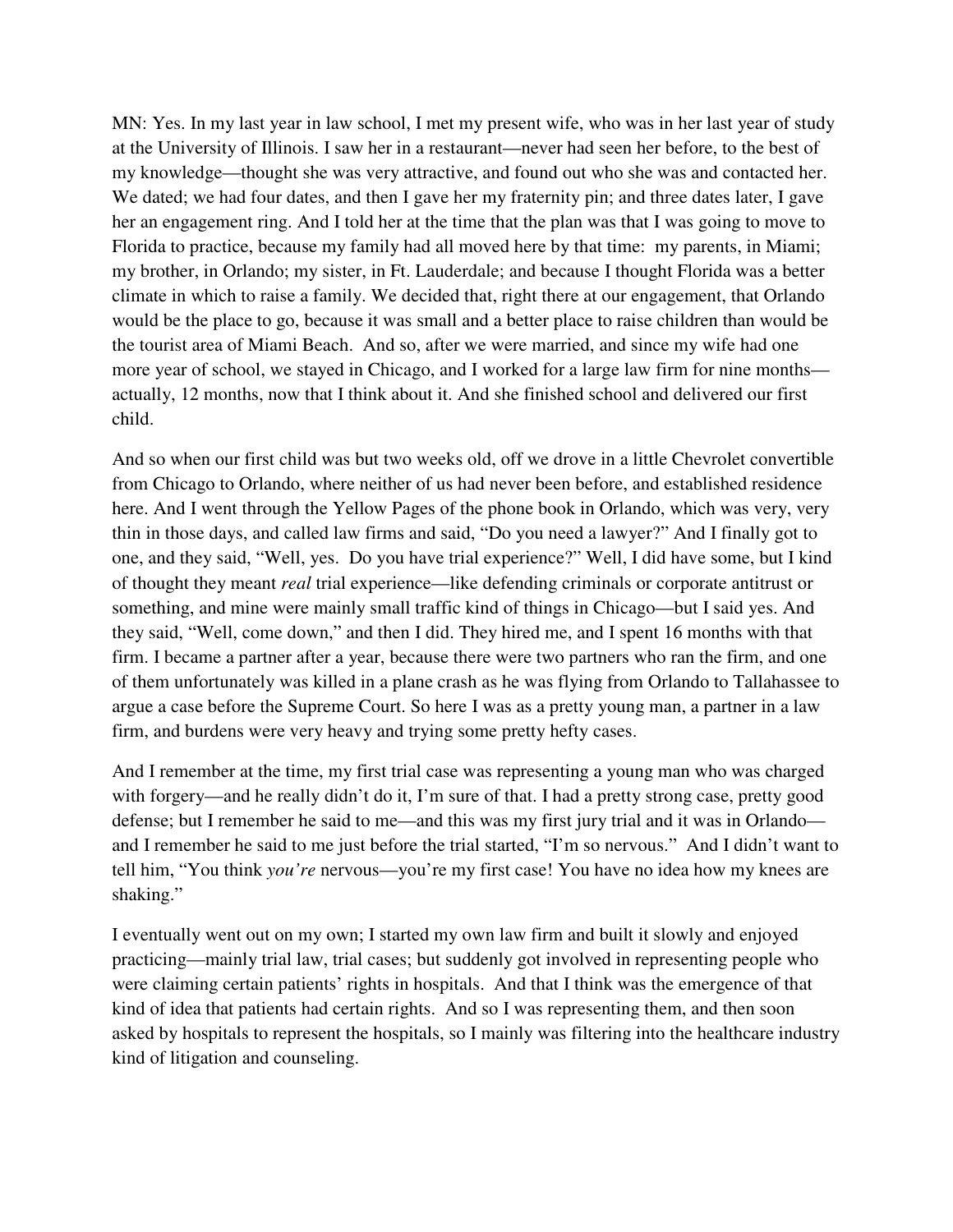WZ: So, you come to Central Florida. What's your first impression of this area, and how did you get connected to Rollins?

MN: Well, Orlando was a pretty small town, especially compared to Chicago. The major arteries—there was no Interstate 4 when we arrived here—the major arteries were Lee Road and Orange Avenue and Colonial Drive. And all of them were two-lane, but it was easy to always find a parking space, so whenever I wanted to try a case or had a hearing at the courthouse, I could always pull up in front of the courthouse. There was always a parking space, with not even a parking meter.

I knew that, in the back of my mind, even as a young man, that teaching was something I had hoped to be able to do one day. And so I stopped by Rollins in 1960, just after we arrived here, and talked to the Provost then, and his name was Schiller Scroggs, and he told me there were no openings in the College. But he said, "You might go over and talk to Dr. George Sauté, who is the Dean of our Continuing Education School." So I went over there, and I spoke to Dr. Sauté, who had been a professor of mathematics here in the School of Arts and Sciences, and then was made dean of what is now the Hamilton Holt School, but was called the School for Continuing Education. And he was one of the nicest human beings I have ever met. He was very kind and encouraging. He invited his secretary, Rosemary Neff, to come in and take notes during our interview. And when we finished the interview, he said he'd keep my record on file, and if there were any openings for adjunct lecturers in my area, he would call me. And about two weeks later, I did get a call from Rosemary Neff, who said, "Dr. Sauté has found a place for you. Would you come and teach business law for us in the evening program?" And so in 1961, I started to do that. Dr. Sauté told me in later years how I happened to get the position; that he forgot all about the interview, but Rosemary Neff, who worked here for many years, had reminded him when he had an opening in business law; that she said, "Do you remember there was that nice young man, and why don't you call him?" And he didn't have the phone number, but she said, "I kept it." She called, I came.

I taught business law, one section of it, and the next semester I had two sections of it. And the next semester, I was asked by the dean of what was our business major then, now the Crummer School, if I would teach business law to the day students. So I did. On top of that, Rollins had a criminal justice program at that time. And so Dr. Sauté, who just was retiring, asked me to teach in that program. Dr. Daniel Riva took over as the new Dean of Continuing Education, and he one day said to me, "I've read your evaluations, and these students love you. I want you to teach in the criminal justice program as well." And I think it was probably around 1965—maybe '64 where I was actually practicing law during the day; coming here in the middle of the day two or three days a week; teaching business law for the business major; going back to my office and practicing law; going home, so I could have dinner with my wife and children; and I would change clothes and get here in time for the 6:30 beginning of classes—Monday, Tuesday, Wednesday, Thursday nights. And most semesters, all day Saturday and all day Sunday, from eight to five. And I did that and carried on a full practice of law and loved it. I was never tired. I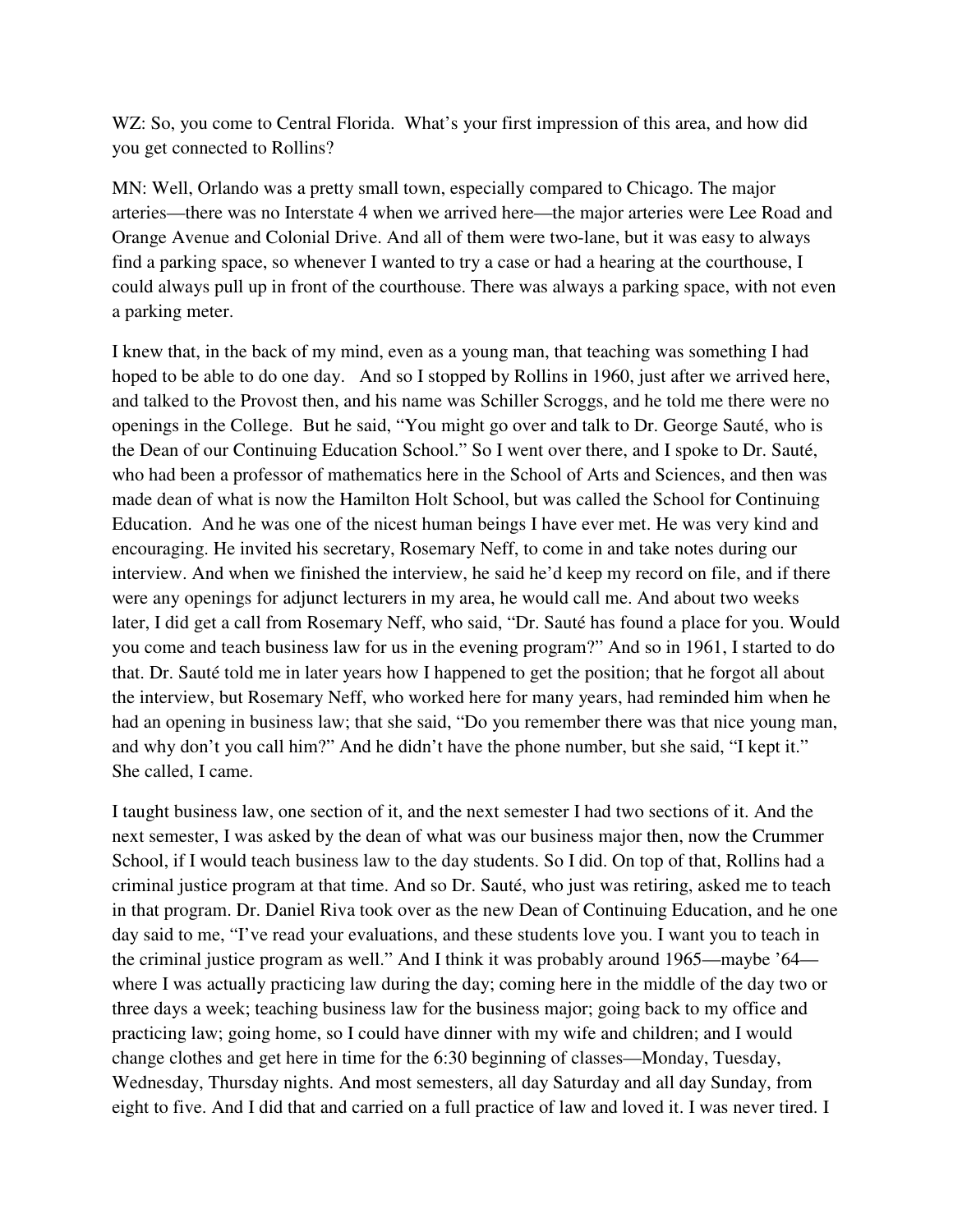would get up early in the morning, like 4:30, run eight miles through the streets of Orlando and Winter Park, get back, have breakfast with my wife and children, drop the children off at school, go to the office and practice law, come to Rollins, teach my class, go back to the office, and then come back at night and on weekends. And I loved it. And I knew that I one day had to leave the practice of law because I had to do what was my first love: teaching. I loved this institution, I loved the students. I was in another world when I entered the classroom.

When I was teaching in the criminal justice program and in the continuing education program, virtually all my classes were in the Bush Auditorium—when that building was built—and the students would fill every seat in every class and there were wait lists. And it was so exciting for me to do that. And by the way, my salary was \$250 per course—per 13-week course—when I first started. And I remember when I got a raise into my third or fourth year here; went from \$250 to \$500 a course, and I thought I'd *really* made it. I felt so indebted to the College for that.

And I found that this was a great love of mine. And I began to meet people. Well, I remember once getting stopped for a traffic ticket, because the policeman said I was going 30 or 35 miles an hour in a 25-mile zone on Holt Avenue. And so I gave him my driver's license. And I remember his reaction. He said, "Oh my goodness! Oh my goodness! You're Professor Newman. Oh my goodness! All my colleagues are—!" He said, "The captain's in your class," and so forth. And he said, "Oh, here's your driver's license back." And I said, "Well, aren't you going to give me a ticket or a warning?" And he said, "Oh, no, no, no, no, no—just drive a little more carefully." And then he apologized to me for stopping me. And even today, there are some people on the city of Orlando police force who are retiring or still working and remember me.

And soon, I was—the criminal justice system elite funds that funded that ended; government ended that. The Continuing Education School asked me to please develop some new courses in the area of law and emerging disciplines; things that were interdisciplinary in nature. And that was a great challenge. I loved it. And so I developed about six or seven new courses, and one of them was *Death and Dying*. And that happened because one of the students who was in my business law class here at Rollins had a tragedy happen to him. I picked up the *Orlando Sentinel*  one Sunday morning and read where this young man had been in an automobile accident on Princeton Avenue in Orlando. He had taken his date home, and—there was no drinking or drugs involved, but somehow he hit an abutment, which was in the middle of the street. And they found him unconscious. He was brought to Florida Hospital, and I read about it in the morning paper, and that he was in a coma. I drove to the hospital immediately. And when I got there, his parents were there; I introduced myself. And the physicians were all chatting about this, and I asked about the prognosis and what was happening, and they said, "Well, come into the room," and his parents nodded that that was okay. And he was in a vegetative state. He was in a coma, but attached to him was a respirator. And when I inquired, I learned that this was a newfangled machine that only Jackson Memorial Hospital in Miami had and Florida Hospital now had. And what it actually does is, when the brain shuts down, it keeps the heart and respiration going. And I said, "So is he living or dead?" And they said, "Well, he's living. We define death only when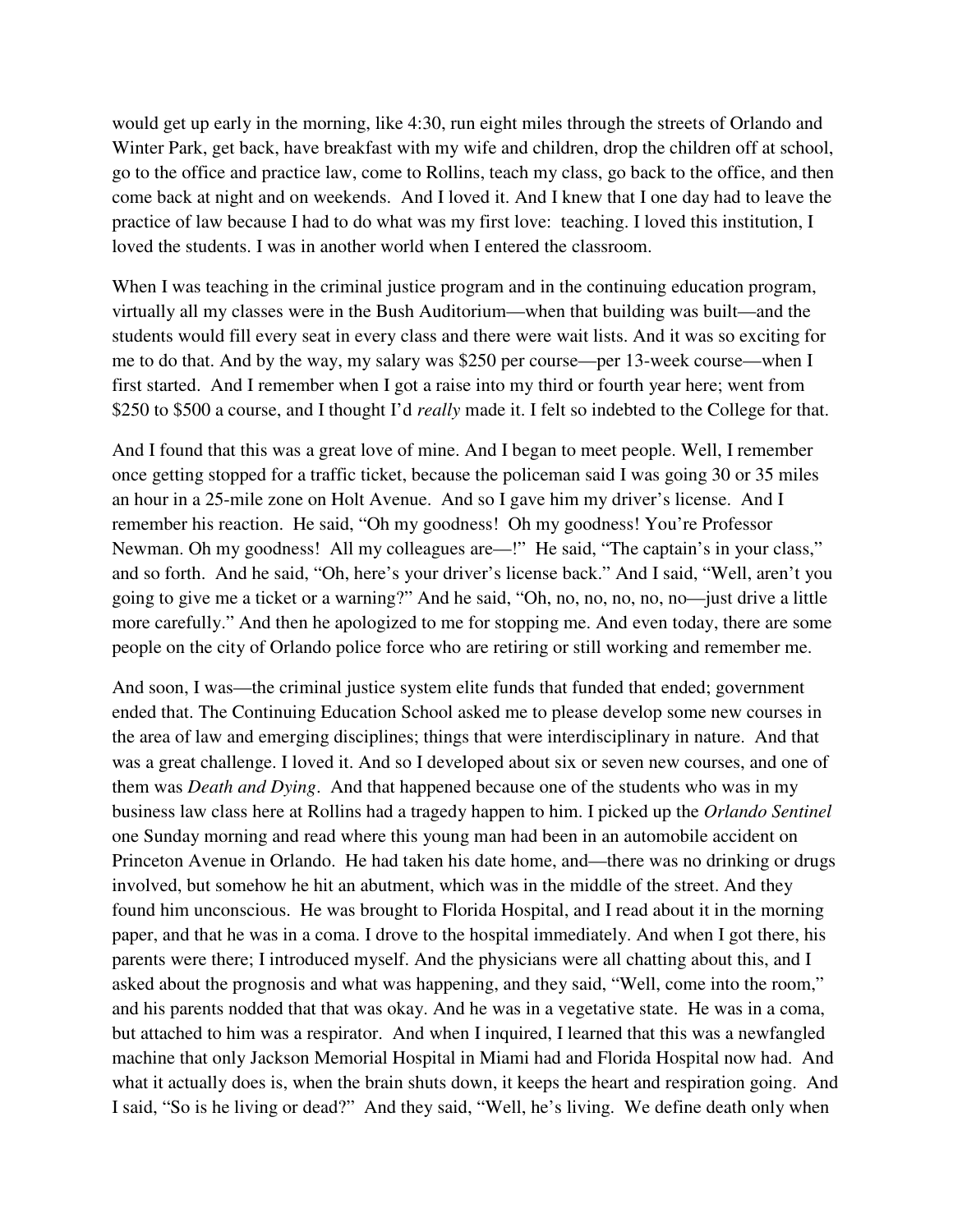the heart stops beating" [*pounds on the table for emphasis*]. And I said, "Well, will it ever stop beating if he's attached to the machine?" And they said, "No, as long as he's attached." I said, "Well, how long will he live that way?" And I remember one doctor saying, "Well, he could die in hours." Another one said, "But he could live that way 'til he's 80." And I thought this was something new, and the ethical issues in it began to bother me.

And I thought about a course in death and dying. Talked to the President then, who was our new president—Thaddeus Seymour had just started. We didn't have, as I recall, a committee like we do now, Academic Affairs. Both the President, the Provost, the deans and some senior faculty members who decided whether a course syllabus that was being presented as a new course looked good for our program or not. And they all thought it was good, but I remember Dr. Seymour saying, "Do you really think that 18-, 19-, and 20-year-old students would enroll in a course called *Death and Dying*?" And I said, "Yes." And that began years of intense scholarship on my part; *great* cooperation from Dr. Seymour and the faculty. And the course became so popular that I was teaching two and three sections of it every semester, with long wait lists. And I was just told by Deborah Wellman, our present Interim Dean, that *Death and Dying*, still to this day in 2011, still is the number one most popular course at the College, and semester after semester has long wait lists.

The College was good to me. I spent several sabbaticals studying in the Netherlands, observing people, interviewing people—people who had elected to be put to death because of terminal illness. I interviewed their ministers, their families, the doctors, the nurses taking care of them; published a lot in this field. And developed other courses here, in the Master of Liberal Studies Program and bioethics and then communication ethics. And basically my center of my scholarship in teaching has been new technology: how do we deal with it in the  $20<sup>th</sup>$  and now the  $21<sup>st</sup>$  century? We think so much of doing what we do, but at what point do we recognize and deal with the ethical issues involved, such as this young man? I mean, why are we going to let him just linger that way and with a respirator 'til he's 80? We have to develop new ways of defining death.

I also spent time in connection with those studies interviewing two of the people who were at Los Alamos and witnessed the first test of the first atomic bomb that fell. My interest in interviewing them was to say, "This is new technology. We've developed a bomb now that could do, what it would presently, at that time, take 10,000 conventional bombs to do. How did they feel about this new technology?" And I published that, and I remember one of them saying, "Oh, when I saw that mushroom cloud in the desert, I felt godlike. And that scared me."

And so I did a lot of studies in those areas, and I'm doing them now even in the area of technology that we have now of computers and emails and issues involving employer monitoring of emails, rights of privacy, censorship by governments. How are we dealing with these problems ethically? And so that's really been the center of my scholarship, my interest, my teaching; and hence along the way there has not been a year, in all my years of teaching here at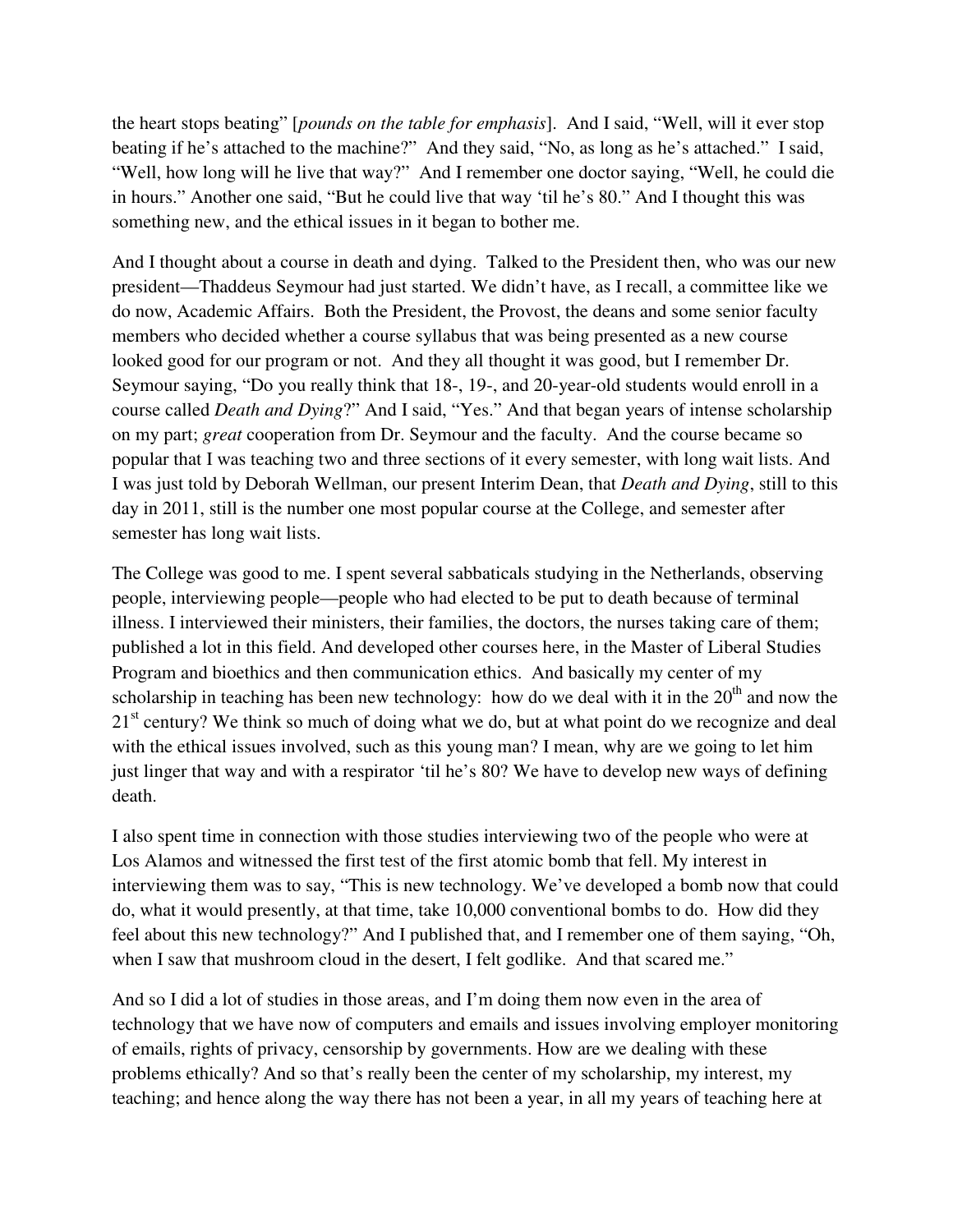Rollins—I believe I was tenured in 1972, I think—but there has not been a year in which I have not proposed and developed at least one new course. And they were always related to technology, new inventions and ethical issues: how do they effect civilization, people, governments, and so forth? So that's basically what I've been doing.

I gave up the full practice of law in 19—I did both full-time practice, writing, and scholarship for about 10 years, and I think it was around 19—late 1970s or early 1980s—I had already been tenured for quite some time—when I just gave up the practice of law. Because I realized that while I loved it, what I loved more than anything was teaching, and teaching at Rollins. And Rollins became like my family, another center of my life. It has been and still is.

WZ: Great, thank you. I want to get back to the course *Death and Dying*. I understand that students also are required to have a service learning component?

MN: Yes.

WZ: Tell me about that.

MN: The service learning component changes every semester, and here are some of them that we've done. A lot of times we have the students train to be hospice volunteers. They go through formal training, and then they learn how to deal with different things hospice does. *They* choose what they want to do. They learn how to communicate with terminally ill children. They learn how to communicate with those children's parents. They learn how to communicate with terminally ill adults and families. They learn the importance of making a dying person feel human. We live in a civilization, unfortunately, where we see people in the medical profession and many others—back away from the terminally ill person, and I think it's because we're facing our own mortality. These students learn this. And they learn that death is not a terrible thing for them to fear. In working with these people, they're not afraid of them, and they learn how to treat a cancer patient as a human being and not a disease, which most of us—even people in the medical profession—do.

In other semesters, one of the most popular things we do is students are trained to do work at Give Kids the World. And here they're dealing with very sick children, who are brought here to have a week or so of pleasure, going to the amusement parks, and so forth. If a child wants an ice cream cone at 8 o'clock in the morning, there's an ice cream parlor, and no one says, "No, you can't eat ice cream at eight in the morning." These children are—many of them have chemotherapy, they have no hair on their heads—but they're enjoying life; they're enjoying today and the moment. And the students interact with them: they fill their ice cream cones, they take them to the amusement parks, they interact with their families, they play with these children, and they see how precious life is to them. And these children are not dwelling on, "Well, I may die next week," but really on the pleasures of what surrounds them.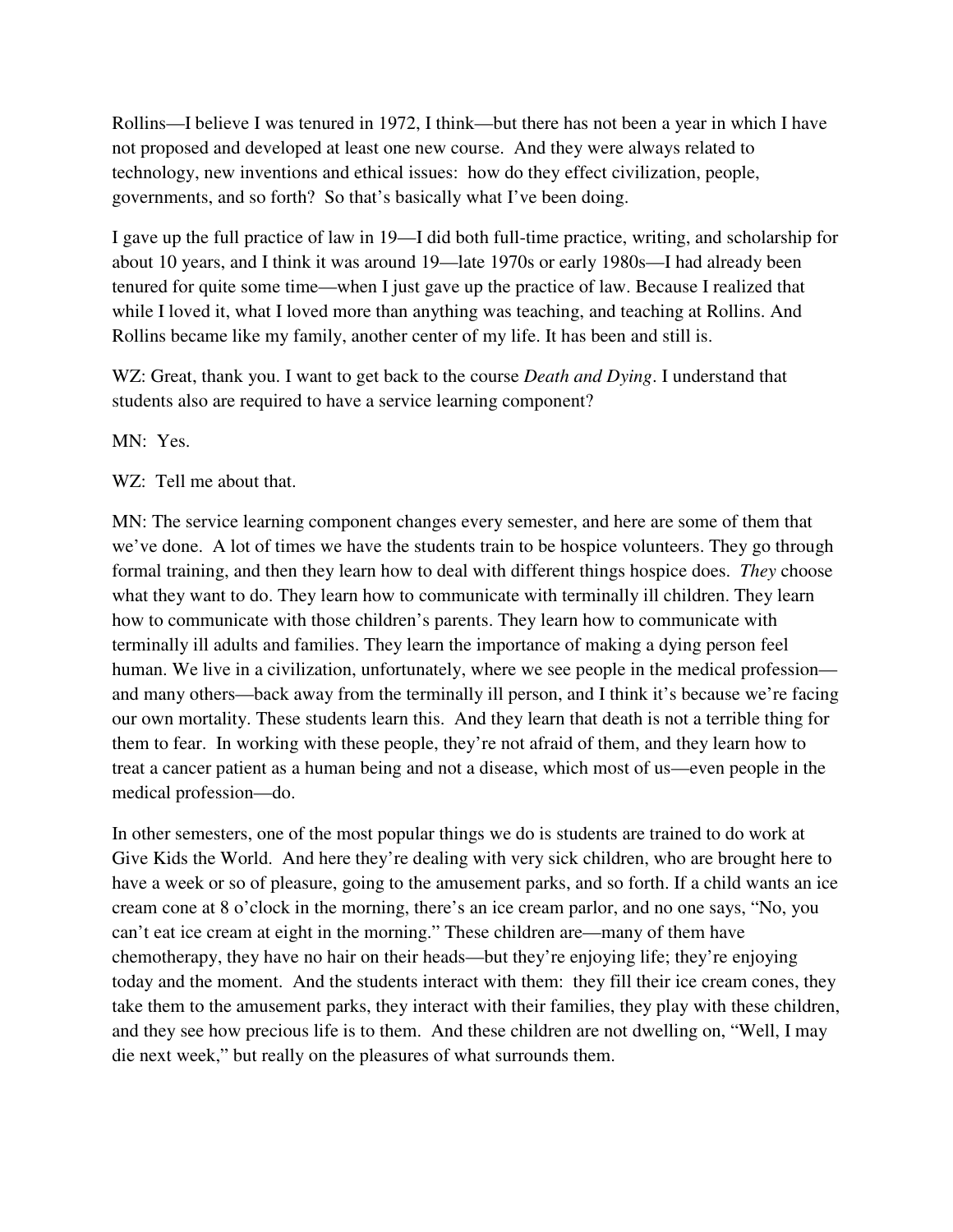The students have done a lot of work with Make-A-Wish Foundation. A lot of times we have them do work in Legal Aid, where they help poor people, homeless people, hungry people, and learn about the importance of giving and what it does for you. And they write about this. And I've kept so many of these papers where the students—the most prevalent remark I get is that "This experience has changed my life forever; it has changed me." And they leave with a sense of knowing themselves better—which to me, is really what we're trying to do here—but also of knowing the importance of caring and giving.

And so, those are just some of the things that we do. If they choose, we work with some of the church organizations in town—the churches and the synagogues and the assisted living places where the students go in, and they may entertain for the elderly people; they play piano, or so forth. And one of the important things we do is we find people in the community—usually through ministers, priests, rabbis, and so forth—who are alone. And they learn there are so many people who are alone. Their children may live great distances away and can't see them often, or they may have no children—or spouse—living. And these students learn to befriend these people. And as part of their project, they spend so many hours a week visiting with them. They learn to listen to these people. And what they learn is that these people have a story to tell, and one of the awful things about loneliness is if there's nobody to tell it to. So the students learn how to communicate by listening; responding.

And we have found some very interesting stories in this. We've found a lady in the DePugh Nursing Home, a black lady who was just sitting alone for months; just looking through a window, going down for meals, coming back. And three of our students befriended her, and they got her to talking about her life, and found out that she had served her years of labor scrubbing floors—cleaning houses and offices seven days and seven nights a week—and managed to raise two children, one of whom became a medical doctor. And he didn't get a scholarship; she paid for his whole medical education— and he worked, too. And a daughter who got a master's degree and began teaching and is still teaching in the high schools here. They found a man who had worked for the CIA and been an undercover agent for so long; nobody recognized that or knew that. World War II heroes. And just plain ordinary folks who might not have won the Nobel Prize or done anything so great—but yes, they did things great, the students learned, because they gave of themselves, they raised a family. They wanted their children to have more education than they did, better opportunities, to learn about what diversity was. And in many of our projects, I required the students to actually do their service learning in places where the people were mainly not in the same—had the same ethnicity, religion that they did, and to learn to communicate with them. We give them funds to take these people to dinner or to lunches. And it developed understanding among these students.

So these are just some of the organizations that we've used and the vehicles we've used in developing our community service and service learning. And every semester I start *Death and Dying* by telling—excuse me, I *end* it by saying to the students, "Well, you've done a lot of hours of work in this class and going distances, driving to Give Kids the World, which is pretty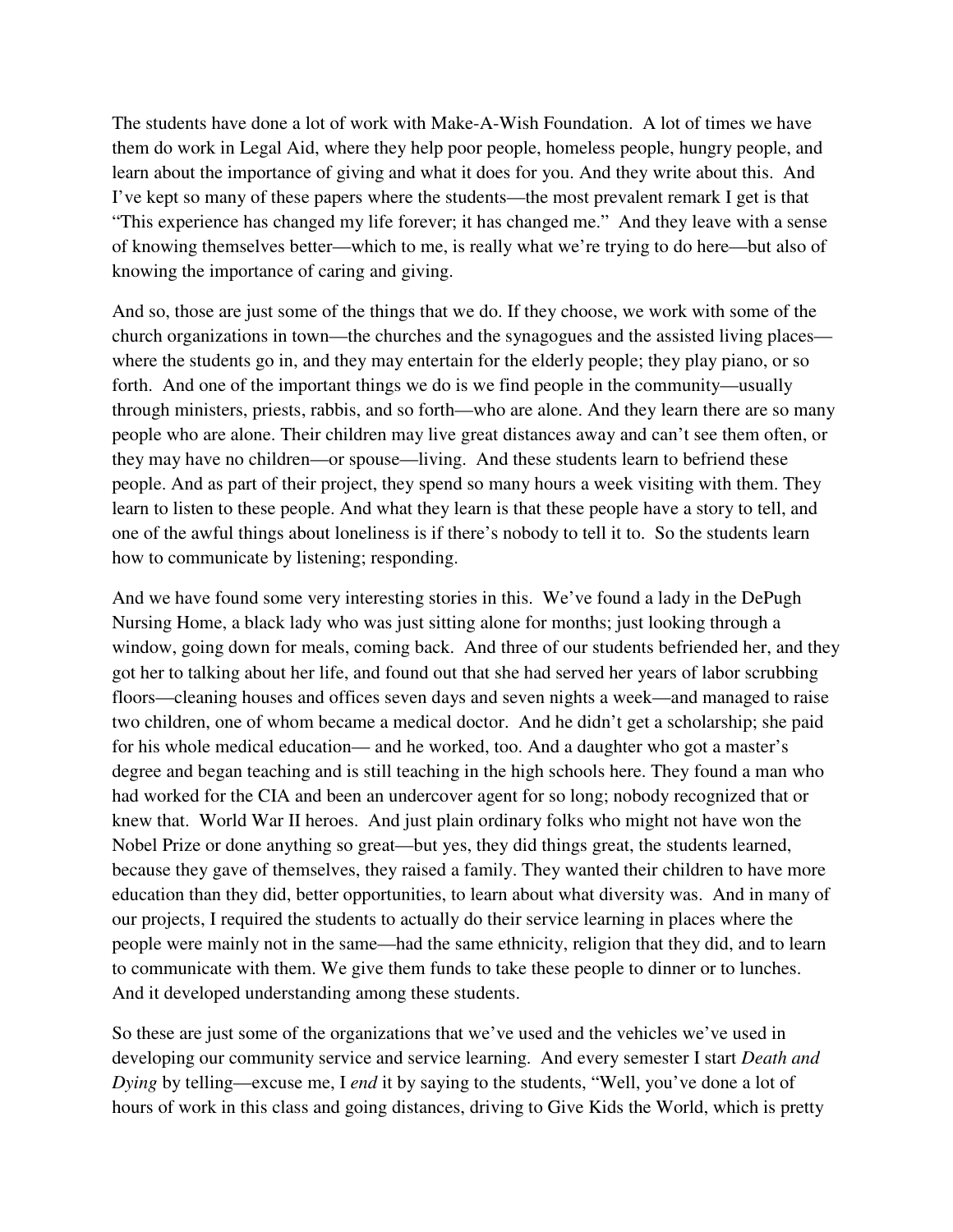far and so forth, going through training. I want to know what to do for the next *Death and Dying*  class. So I was wondering: should I do community service with them or should I assign a major research paper so that they learn about the customs/traditions of death and dying in different cultures? Because we're global now and it's important to know that if you're going to work in other places, live in other places, do business with people in other cultures. And unanimously, even though they complain during the semester about, "Oh, I've got to drive all the way to Give Kids the World today. I've got to give up my Saturday to do this," they all say—and the evaluations all say—"Please don't, don't stop this. This is worth more than any paper you can assign." So community service has been very central to this course and to the student learning.

And then they come back at the end of the semester, and we have a luncheon, and the students report on their experience. And they exchange ideas and their experiences, and you'll hear one student say around the table, "Oh, that happened to me!" and they're sharing. And this to me is my favorite, favorite session of the semester in *Death and Dying*.

WZ: You definitely make a difference in their life. And I like the description, "This course is more about life and living."

So are there some students in your teaching career you will remember? Some names of. . .?

MN: Oh, there are so many. Just last week or two weeks ago we had alumni reunion here. And as I was walking across campus I had so many students who stopped me. And of course I didn't always recognize them, but as soon as they'd tell me their name, I knew the name, and I could tell them I knew exactly where they sat in which classroom we taught the class. And they would share with me how the course they had with me changed their lives. And I meet many of them at different parties and events in town and hear about it, and it's wonderful. I receive emails now; I have so many letters and cards from even pre-email days where students will tell me, "I had your course 10 years ago," or something like that, "and something you said sticks with me." And they'll even repeat what I've said or how much the course or courses have done for them. And that to me has been the greatest satisfaction I could have. It is. It really is. Knowing that maybe I'm making a difference in some way that's positive.

WZ: Earlier you mentioned Thad Seymour. In your 50 years' association with Rollins, you've been through several administrations: from Hugh McKean, Critchfield, Seymour, Rita, and then Duncan. So give me your impression of the different administrations.

MN: Well, Hugh McKean—I didn't have too much contact with him, because I was mainly adjunct at that time. But—he was nice, but I found him to be rather distant. And he had an associate—Vice President, I think, was his title—Fred Hicks, who was much younger. *Very* fine man, and he became a very good friend.

The amusing thing about Hugh McKean is that he really didn't know too many of the members of the faculty. There weren't too many of us, but whenever there would be a receiving line for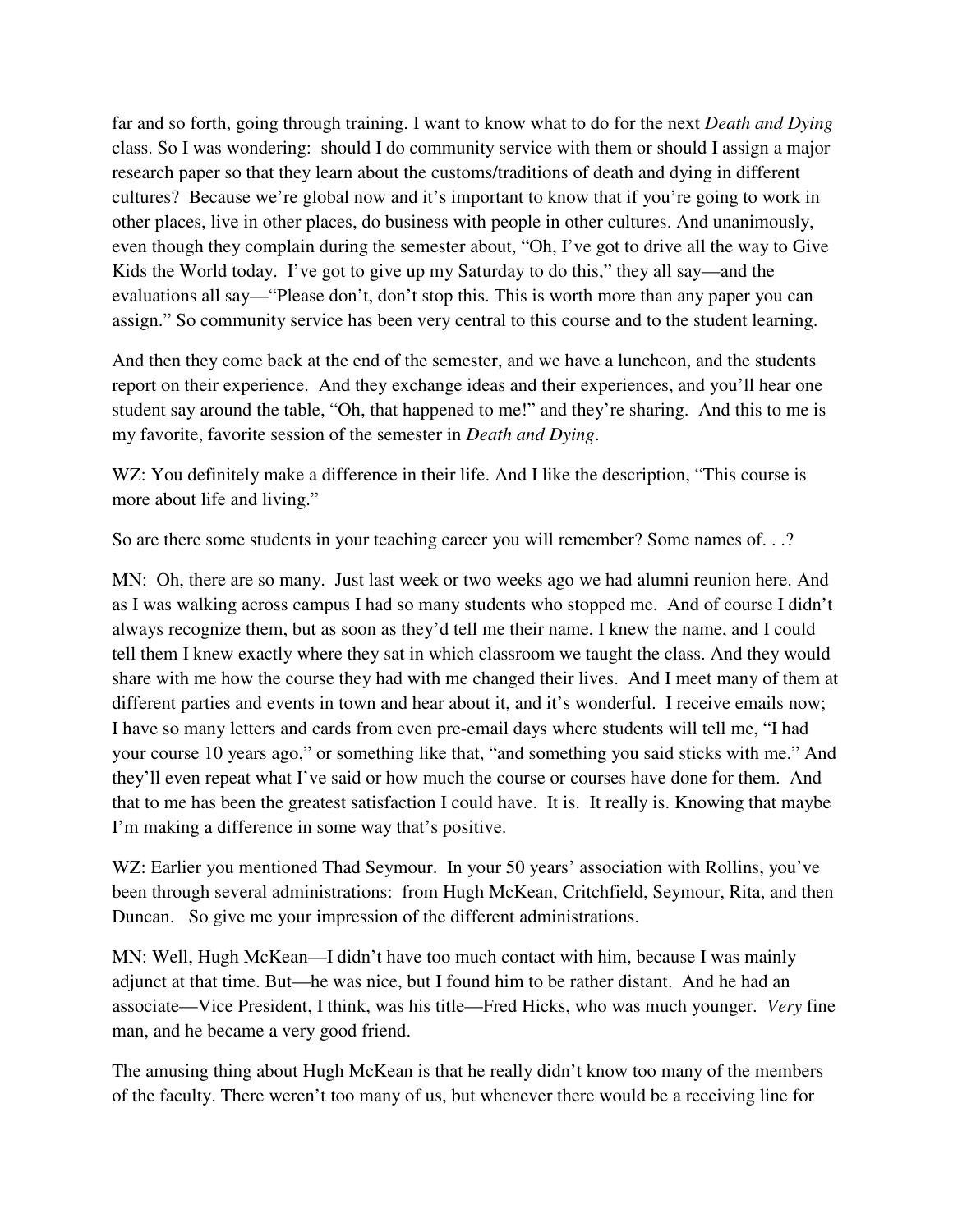some College event, and the faculty members would file by, Fred Hicks would be standing next to Hugh McKean, and he'd whisper into his ear what that faculty member's name was. I always thought that was so funny.

And I thought Critchfield was a very—I found that every president we've had was the right person at the right time, fulfilling a need the College especially had at that time. And Jack Critchfield came, and he said the Continuing Education—I'm told; I was not present when he said this—that we needed to make money, that needed to generate money from Continuing Education to fund the Arts and Sciences School and scholarships. And of course, Daniel Riva, who became the dean after George Sauté, did exactly that.

But then came my favorite, favorite—one of my favorite people in the whole world, and I have to say, my favorite president at Rollins College—and that was Thaddeus Seymour. This was a man with a heart, with compassion; a scholar, a great teacher himself. He knew every faculty member. He was so dedicated to this institution, and his wife Polly was, too. And he made all of us feel comfortable and good if we *worked*, if we did our job.

And I remember that Thaddeus Seymour had been here but a year; I had become tenured and full-time, I think, a year or so before that. And one day, he called me at my office here at Rollins, and he said, "Marvin, do you have any time to come over? I want to chat with you for a few minutes." And I said, "Sure." And I came over there, and I will never forget his words. He came out from behind his desk, sat on a chair right next to me, and said, "I have to make a confession." He said, "You know, when your name came up for tenure, I was rather unsure about it. I didn't know if you as a lawyer would have the scholarship and the dedication that we would expect, since teaching excellence is our number one priority." And he said, "I am ashamed of myself for thinking that." Because he then complimented me and told me how much he appreciated my service, my excellent teaching, and scholarship. And I always remember that. He never needed to tell me that because he had never opposed me for becoming tenured publicly, but he had to share those thoughts.

I served as President of the Faculty for two years during Thaddeus's presidency. I worked very, very closely with him. We had some important and difficult things happen. We didn't have a Faculty Evaluation Committee; promotions and tenure were mainly administratively done and with some input from the faculty. We had some hard cases. And I admired Thaddeus Seymour because, first and foremost, he considered the College and its welfare. And also, he always considered the person. He was compassionate and kind. He didn't let that get in the way of making a decision that might have denied tenure or promotion, but he was a kind, patient, compassionate, wonderful administrator and teacher.

And he I credit with really putting rigorous, academically excellent courses into the programs of this school. He examined those programs. And programs that weren't living up to what he thought a good liberal arts college should do, he took the steps to replace them, to get rid of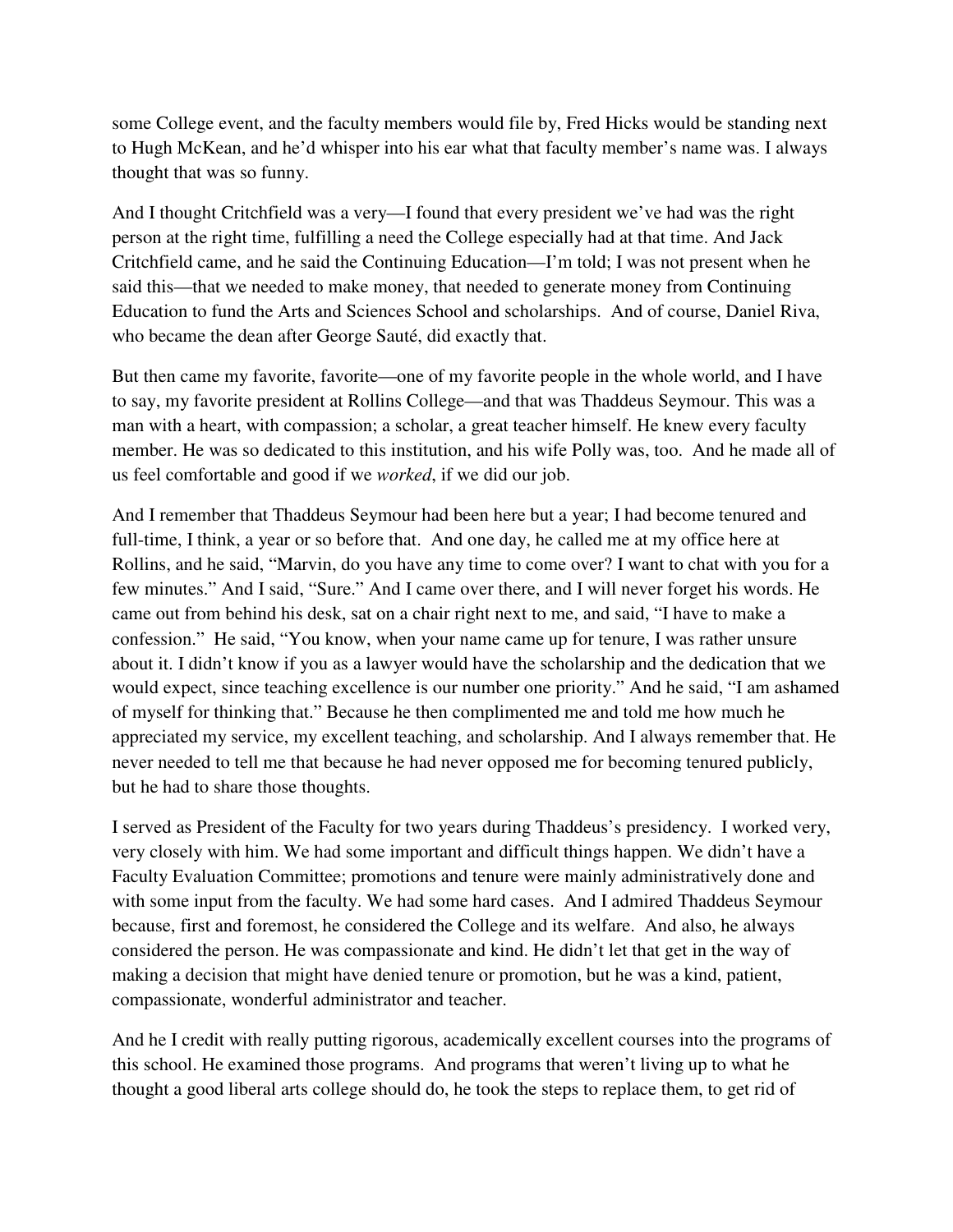them, or to improve them. But mediocrity in academics was not acceptable to Thaddeus Seymour.

And he and his wife, Polly, and my wife and I spent lots of time together. And I always felt comfortable in just walking into his office and chatting. And he would do the same to me—and to others. He was just a great president; good person.

Rita Bornstein was totally different than Thaddeus. But she came, and it's said—I don't know that one of her missions was "improve the endowment." Our endowment was not too good. And so she came, she saw, she conquered. She really raised the funds for this school and brought its endowment way up. And while she didn't, in my opinion, emphasize academics quite as much as Thaddeus did, Thaddeus had put things in good order for her to be able to concentrate on making the name for Rollins and raising funds for Rollins.

I didn't find her as friendly as I did Thaddeus. She was always nice and always polite, but there was a distance. And she sometimes would be temperamental, and a lot of faculty members felt hurt by that, but she always said it like it was. She was good to me and I enjoyed working under her—served on many committees.

One of the things she did that affected me personally, and I think probably in a positive way helped the College: One day she and Charley Edmondson, who was her provost, called me into her office, and she said, "The Prelaw Program at this college is in shambles." And she said, "I want you to do something for us. I want you to create a Prelaw Program that is second to none. I want our students to be prepared to go to law school and to attend good law schools." And I looked at her and said, "I can do it, but there are certain caveats you might not like, Rita." She said, "What are those?" And I said, "Number one, I want to be able to have no committee. I don't want any committee. I'm involved in so many things at the College that I just don't have time to call committee meetings. Number two, you have to understand I will never hold evening programs and invite judges and lawyers to come here and talk to the students, because that's not what the students want. They want guidance on, 'What courses do I take that will help me in law school and to become successful?' They want to know what the practice law's like: 'How do I apply? What do I do? Are internships helpful?' and so forth." And I said, "I have to be able to work with advisors and do that. And—" And she said, "You mean there's something else?" And I said, "Yes. I want money. Not money for me, but I need you to establish a fund that will enable me to travel to law schools every year across the country. I might go to some lesserknown law schools because we have some students who don't get high—they don't get 175s on the LSAT test, they get lower-than-average scores or don't have great GPAs, but there are law schools for them. I need to create liaisons with them so they know who Rollins is. And then I want to establish liaisons with the Harvards and the Yales, and the Northwesterns, and the Cornells, Chicago, and Stanford." And I said, "This job has to be viewed also as marketing. I need to go to these places; make appointments with these deans of admission, dean of the law schools. Know them and have them know me. In that way I build this rapport." And she said,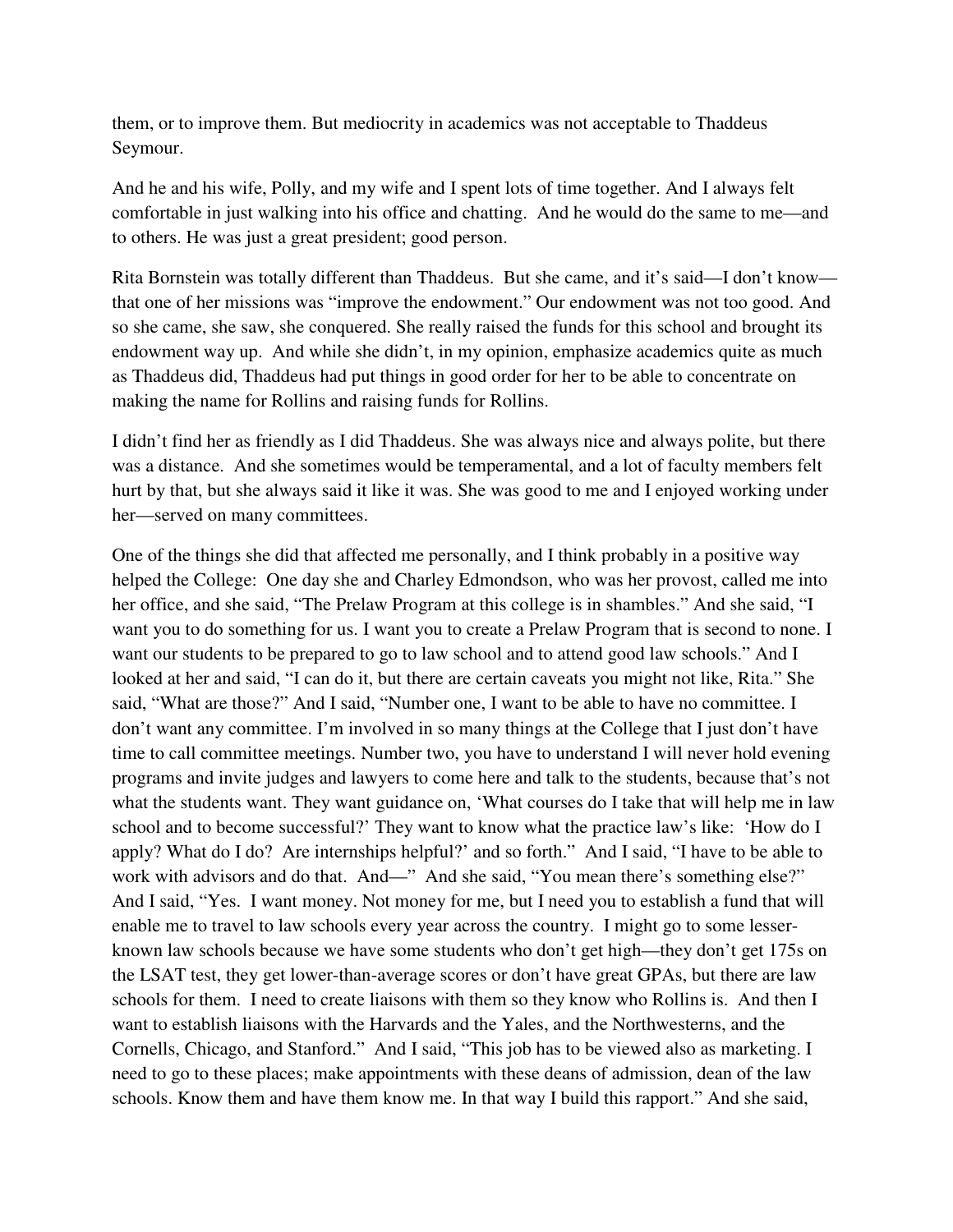"Well, what do you do with it?" And I said, "Give me a few years, and I'll show you." And we had several examples.

We then reached a point where I remember I was sitting in the office of the Dean of the Law School, University of Chicago. I brought a student's file there. *I wanted a Rollins student*; I was trying so hard to get them into the big-name schools. So I actually went to Chicago with the student's file, and I begged the Dean of the Law School to let him in. He said, "But Rollins, that's not really a great name." And so I started to tell him about his major and all these things, and finally the Dean looked me in the eye, and he said, "Okay, let me ask you this question: Will you stake the reputation of Rollins College on the success of this student at the University of Chicago Law School?" That scared me for a moment, and then I thought, "Well, I have tenure; they can't do anything to me," so I said, "Yes." The student was very successful.

What else these funds have done for me is enabled me—I remember once getting a call from the Dean of one of the law schools, and he said—oh no, excuse me; I called *him*—and I said, "I don't understand something. I have a student who has a 3.5 average—that's very good in a very rigorous major—and a very respectable LSAT score, and I don't understand why you waitlisted her. She should be admitted, and she wants your school." This was one of the top schools in the nation. And the Dean said to me, "Well, let me review the file." He did call me back, and said, "Well, the problem is this: this student was a 4.0 student in her first two years at Rollins. Then, in her last two years, her average dropped to 3.5. At one point it was 3.2, and then went up to 3.5." And he said, "We would have liked to see the reverse. So we don't know what's happening in her life." And I said to him, "I can explain it." I said, "You see, our students declare their major usually at the end of their sophomore year, and this young lady chose one of our most rigorous and finest academic majors: History." And I said, "They don't give many As in that discipline. So tell you what I'll do: I will go down to the Dean's office, and I will send you a report on the number of As, Bs, Cs, Ds, Fs given in every course in that department for the last three years. And you will see that they just don't give many As—in some classes, none." And I sent him those statistics, because by that time Rita had opened the way for me to call the Dean for anything I need, Registrar for anything I need—just get the kids into law schools. And so, soon as I called the Dean's office, within 15 minutes they had that material. I faxed it over to the Dean of the Law School, and he called me back, and he said, "She's in. She won't get her letter of admission for about a week, but you can tell her it's official." There's story after story after story like that, and I credit Rita Bornstein and Charley Edmondson, really, for that, because they helped me do this and convert what was a Prelaw Program which would say, "Okay, Wednesday night this trial lawyer's coming to talk to you and what it's like to be a lawyer. . ." Kids aren't interested in that. So many good things happened there.

Lewis Duncan—I have had almost no direct contact with him, and I really have no opinion. I think he's a very nice man, but being that I'm not as active in the presidency of the faculty, or I'm no longer chair of FEC and things like that, those are all behind me—I don't have the direct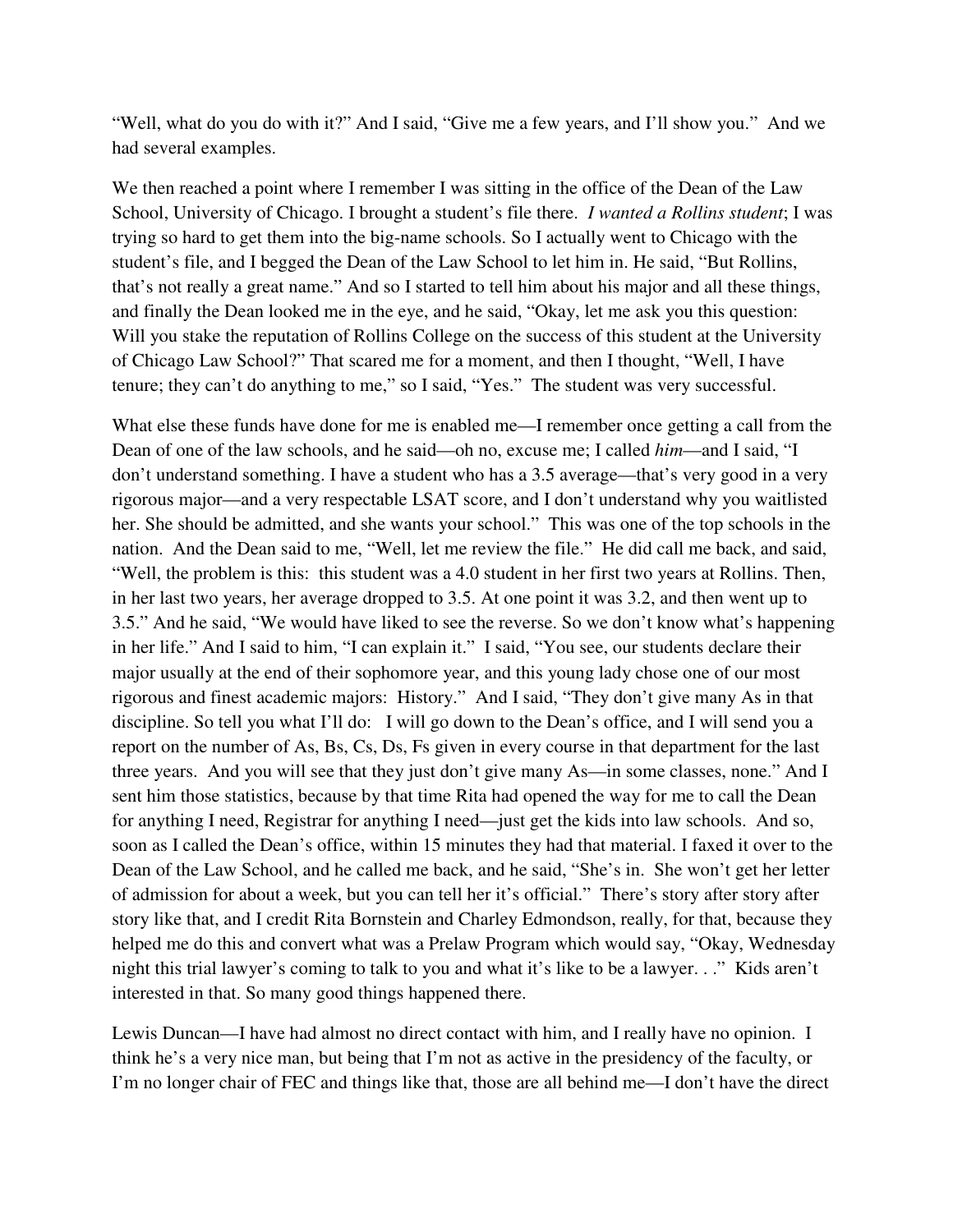dealing with him. And so for me, he's a nice man, and I think he's a good president, but I'm not able to pinpoint any specific accomplishments that I see yet.

WZ: You mentioned Fred Hicks and Charley Edmondson. What other people—faculty, staff, administrators—that you worked here at Rollins with that you can share. . .

MN: Well, I think that Maurice O'Sullivan, Socky O'Sullivan, who I knew; he had recently started here when I was still an adjunct. Somehow we latched on to each other. He was a great scholar—he still is—a great teacher. He and his wife and my wife and I, have been very good friends until his divorce; but even now, we're still great friends. His scholarship just excited me. I saw the excitement he had in writing, in researching, and in bringing this into the classroom in a meaningful way to students. So he was—though he's younger than I—he was a mentor.

Another one was Jack Lane, our historian and a great professor of history. And like Socky and his wife, Jack and Janne Lane, his wife, become very good friends of Myrna's and mine— Myrna's my wife's name. Jack used to, several days a week—it was about 10 o'clock in the morning—for some reason, there were no classes at that hour, I don't know why—and a bunch of us would sit around in Beans and have coffee. And Jack would head a discussion of maybe six or seven or eight faculty members—some days there would be 10 or 15 there, some days there would be four or five of us there—and all we talked about was how to be better teachers. And we talked about what was happening in our classes. This wasn't a formal committee, but you went if you wanted to be a good teacher, if you wanted to improve, if you wanted to learn. And so Jack was a great mentor of mine.

Other people who I remember very fondly: I remember Pedro Pequeno. Pedro was a professor of anthropology. I had the good fortune—we used to have winter courses in different places, and I remember being asked to be one of the teachers who would teach at the University of Merida, and then they sent someone up here to teach in my place. It was an exchange program we had: two professors from Rollins would go to Merida for the month of January, and two from Merida would come to Rollins for the month of January. And Pedro would be down there in Merida with us. And it was a wonderful experience that I had; but it enabled me to observe Pedro here more, 'cause I got to know him better. Pedro was a person who encouraged students. He was not just a good, great teacher, and a good scholar, but students would talk to him. And no matter if they weren't doing well—if they got a bad grade on a paper from another professor, whatever— Pedro, whether he was their advisor or not, was the person the student would go to. And he was able to encourage them and tell them about Abraham Lincoln's failures, other people's failures; that we have to fail to learn. He gave them encouragement, and I think he saved so many students who might have easily dropped out of college. So, in many ways, whenever I'm faced with a difficult problem with a student—because they're not performing, and so forth—I realize I need to encourage them, and Pedro was a mentor of mine in the sense that I could see that.

And of course, as I said before, Thaddeus Seymour. I would say those people, and of course the kindness and graciousness of Dr. George Sauté—and even Dr. Daniel Riva, in his years, who encouraged me—were all people who laid things out pretty well for me and helped me to develop my talents, my abilities, and encourage me, and make teaching for me even more of a pleasure and privilege.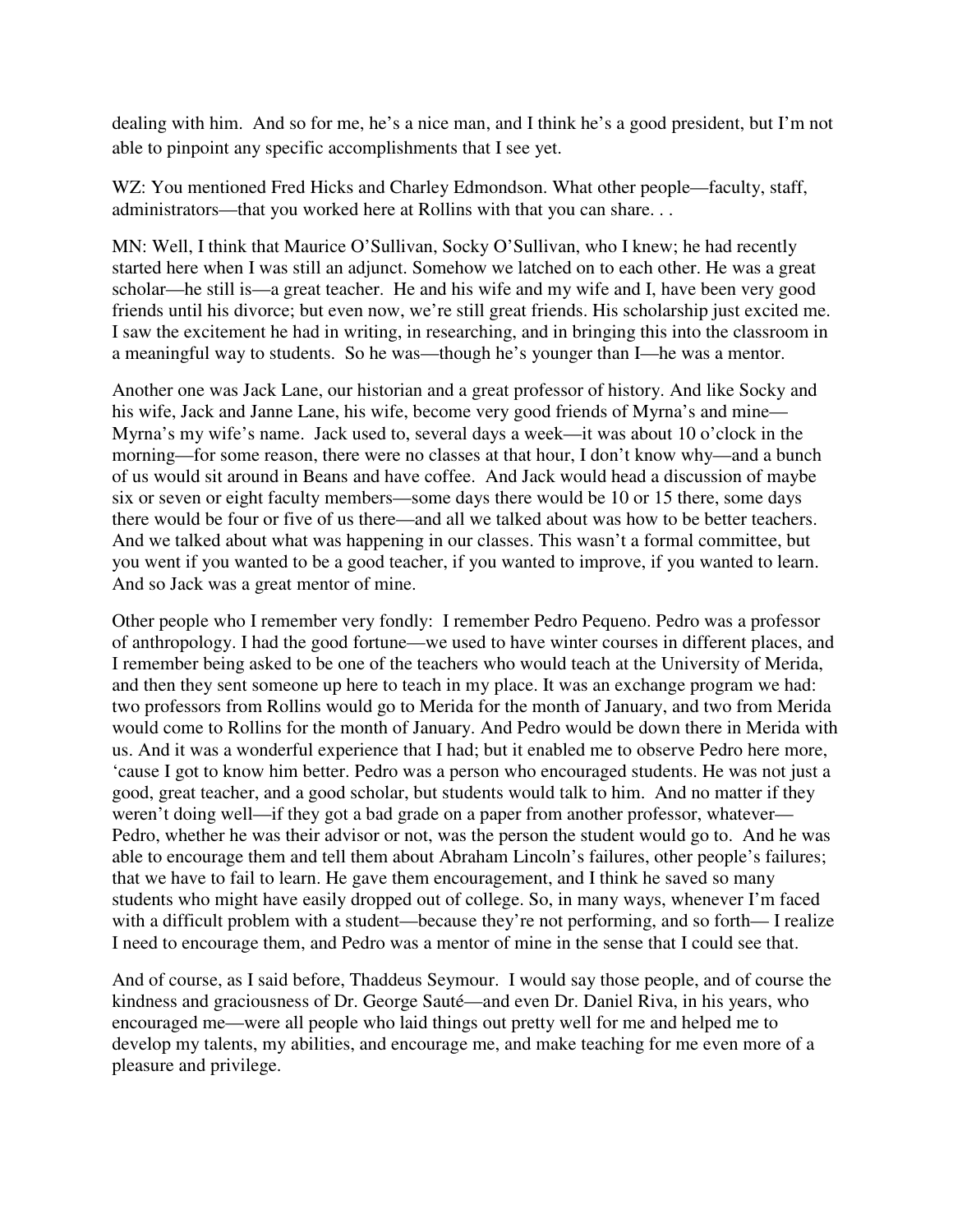WZ: Great. Thank you. You mentioned earlier about your scholarship. We have one of your case materials in our Rollins Collection. I hope we'll have the rest of your publications in our Archive as well. Tell us more about your . . .

MN: Well, I started developing—oh, early in my career—using my own anthologies. The reason I did that was because I like teaching with a case method. And so I would use Supreme Court cases, I would use Old English cases, and I would publish those cases in these books as related to the subject matter we're talking about. I would come across readings in fields of ethics and bioethics and so forth, and I would get permission to use them and put them in the books. So in addition to the students having perhaps a textbook, they would also have these books to rely on. And we could relate—we could take—for example, we could take Antigone, where we're talking about natural law, and Antigone is trying to convince Creon to let her bury her brother, and he says, "No, the law is the law," and she says, "But there's a higher law, and we talk of natural law." Well, that's wonderful for the students, and they love to learn that and read that, but then to be able to put cases in that book where the U.S. Supreme Court says something that really is a natural law concept, and they see how it's living today and how it relates today, is another reason why I use those materials.

Just last week, the U.S. Supreme Court, in an 8-to-1 decision, made the decision that freedom of speech meant that people could protest on public grounds, just outside of a military person's funeral, about public issues that they felt strongly about. Which, in the opinion of families, was very dehumanizing; it was hurtful to the families in their time of tragedy and sorrow; it might have disparaged the name of the decedent, and so forth. And the argument for the Supreme Court basically was that freedom of speech didn't go *that* far. And while the eight, in the majority, felt that it did, and even though it wasn't something we should be happy about, freedom of speech did mean that sometimes we have to hear things that don't please our ears in order that *we* can speak freely. But the one judge's decision is what I ran off for the students. It was Judge Alito's decision, in which he used natural law concepts. And he said he believed in the freedom of speech, *but* there are times in our lives—and certainly the burial of a child, a spouse, a brother, a sister, a close friend who died in the service of their country—we should allow them to have some dignity, and so forth. And so this engendered a great discussion. So now, if I weren't retiring now, my anthology for this course in communication ethics next semester would have that decision in it. And so we would read Sophocles, and then we'd go right to that decision, and they can say, hey, they see the relationships.

WZ: Now let's talk about your service. Not only here on campus, but also you serve on the ethical committee of local hospitals. Tell me about that experience.

MN: Well, I have been elected to the Ethics Committee of MD Anderson Cancer Center in Orlando; served on that now for about a dozen years. We meet every Monday, and sometimes some of us are on call for a given month. And basically, what we do is make life and death decisions. Physicians are sometimes faced with a terminally ill patient, and they would like to turn off the respirator or withdraw treatment, and they want to be certain that what they're doing is both ethical and legal. And so we now even are able to—we have arranged to have circuit judges on duty seven days a week, 24 hours a day, so if we have an emergency situation, we can meet in the Ethics Committee board room of the hospital, and on a Sunday night get the judge and have a television conference where the doctors explain the patient's plight, and all these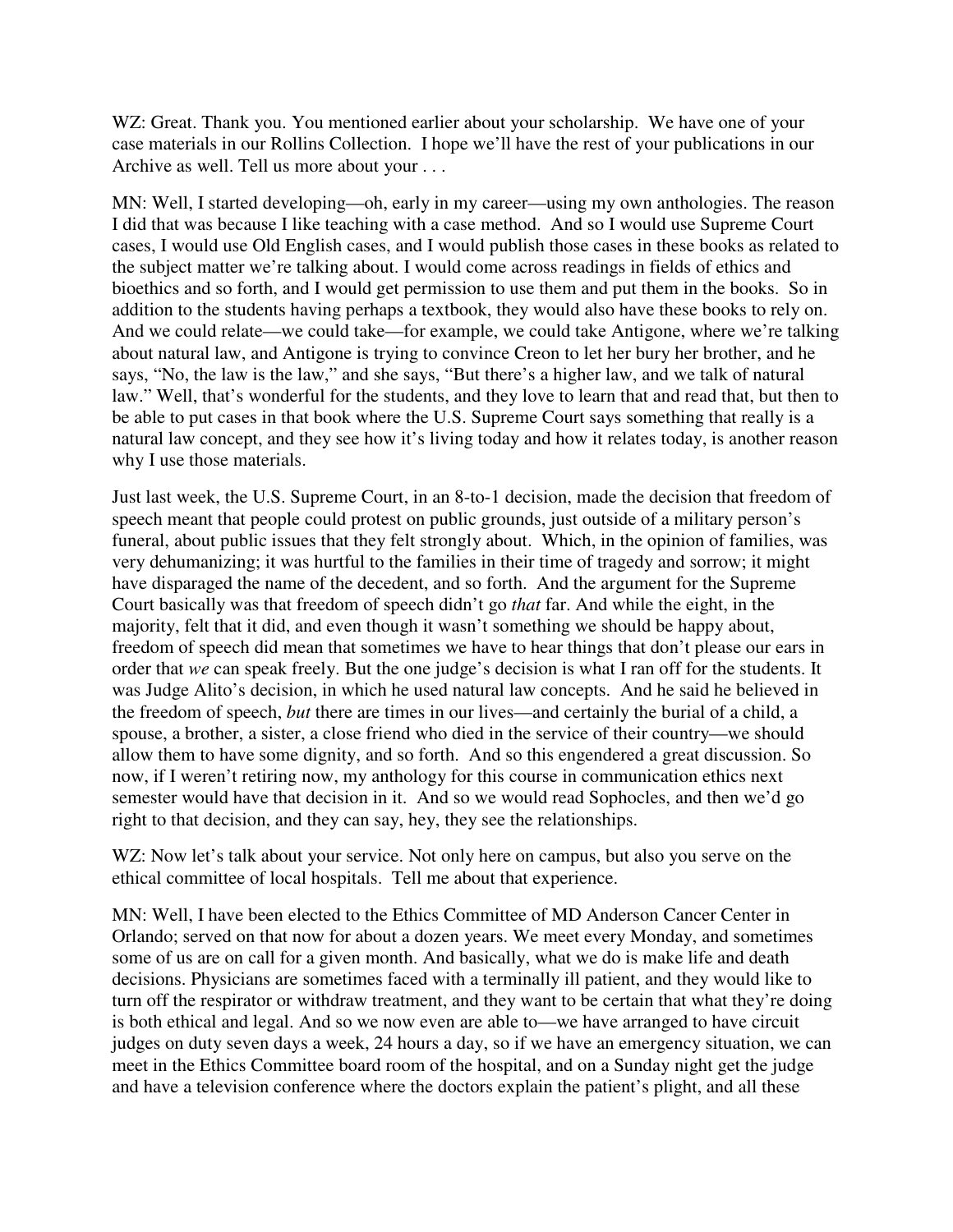things involved, and the controversy of whether to turn the respirator on or off, and get a legal decision on this.

We talk about ethical decisions: where you have a child, for example, who's born with the intestines outside the body, and whether they can build something—a cavity—whether the child will ever be able to ingest food, or will have to—if they live—have to have a feeding tube most of their life or things like that. When that goes on, those things happen, the question is—the doctors want to know, should we feed the child, or should we put the child through all these terrible surgeries and everything, or just let the child die? You're making decisions about who lives, who dies. We have premature children, and they weigh less than a pound and a half; you can hold them in the palm of your hand. And the thing is that some of those kids, with the new technology we have, can be saved; but we know that more than half of them will be severely retarded or severely handicapped, blind or deaf or severe behavioral problems—but a small number of them will grow up perfectly normal and have very vibrant, great lives. And when we look in the bassinet, you can't tell which is which, so we're into that decision making. I have served on the Ethics Committee of Orlando Regional Medical Center and Florida Hospital as well and have lectured from time to time in these areas to their boards, and so forth. So that's community . . .

I've also been one of the co-founders of the Orange County Legal Aid Society. Edgerton van den Berg—a very prominent lawyer in Orlando, who has two grandsons presently here at Rollins College—and I helped found the Orange County Legal Aid Society in the early 1960s, and it celebrated its  $50<sup>th</sup>$  anniversary, and we were both honored a few months ago this year for that. So I kind of enjoy doing those kinds of community things and helping out in Legal Aid, and so forth.

WZ: Great. Can you tell me about your experience filing a brief to the U.S. Supreme Court?

MN: Well, when I did that, I did that as *amicus curiae*, which meant I really didn't represent any particular party, but I represented myself as a party of interest in the decision. One of those cases, the argument that I supported was that Washington state, which wanted to bar physician-assisted suicide—and I argued against that, and argued that that was an invasion of right of privacy. And I analogized it to the right of privacy accorded to women in *Roe versus Wade*. That was a strong stand I took, and the Supreme Court—in a 9-to-nothing decision [*laughs*]—I guess either didn't care about my *amicus curiae* brief*,* or it did nothing to persuade them, because they basically said it's up to the individual states; that the Federal Constitution does not give this right, nor does it prevent the states from enacting this right, but it's a state-by-state idea.

And I did an *amicus curiae* brief in another case as well. And, you know, you sometimes feel as if, "Well, at least I got my views out. Maybe somebody'll read it. Maybe it will persuade somebody."

WZ: Okay, now let's go back to Rollins. So this marks 50 years of your teaching at Rollins. Now, looking back, how do you view your teaching career?

MN: It's been one of the most satisfying parts of my life. I think that to be able to teach is really to touch an individual life. You see—you know, when you're a lawyer, you win a case, you lose a case. You know what the outcome is, and unless it was on some great Constitutional issue,